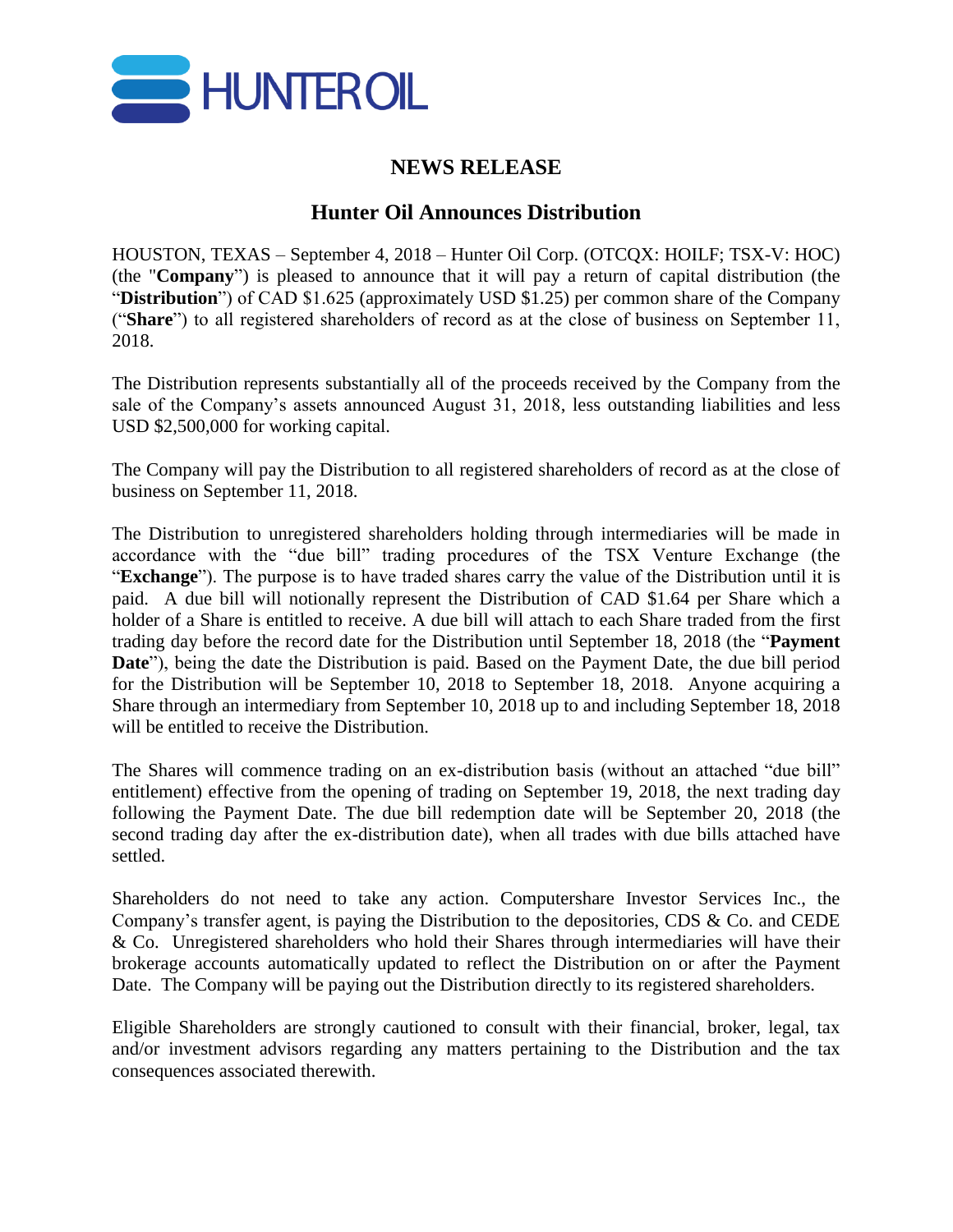All figures herein assume a USD/CAD exchange rate of 1.30.

Following completion of the Distribution the Company plans to seek to locate, evaluate and where advisable negotiate to acquire interests in additional oil and gas properties. There is no guarantee that the Company will be able to identify suitable oil and gas prospects, or that the Company will be able to negotiate acceptable terms for any prospects that it identifies. The Exchange may transfer the Company to the NEX, a separate board of the Exchange, if the Company fails to meet the ongoing minimum listing requirements of the Exchange.

## **ON BEHALF OF THE BOARD OF DIRECTORS**

**Andrew Hromyk Executive Chairman (604) 689-3355**

## NEITHER TSX VENTURE EXCHANGE NOR ITS REGULATION SERVICES PROVIDER (AS THAT TERM IS DEFINED IN POLICIES OF THE TSX VENTURE EXCHANGE) ACCEPTS RESPONSIBILITY FOR THE ADEQUACY OR ACCURACY OF THIS RELEASE

Cautionary Statement Regarding Forward-Looking Information

Certain information provided in this press release constitutes forward-looking statements and information within the meaning of applicable securities laws. Specifically, and without limitation, this press release contains forwardlooking statements and information relating to the timing of Distribution and the Company's future plans. Forwardlooking information typically contains statements with words such as "anticipate", "believe", "forecast", expect", "plan", "intend", "estimate", "propose", "project", or similar words suggesting future outcomes. The Company cautions readers and prospective investors in the Company's securities not to place undue reliance on forward‐ looking information as, by its nature, it is based on current expectations regarding future events that involve a number of assumptions, inherent risks and uncertainties, which could cause actual results to differ materially from those anticipated by the Company. In respect of the forward-looking statements and information set out in this new release, the Company has provided such in reliance on certain assumptions that it believes are reasonable at this time, including assumptions as to the process and timing for the Distribution and the number of Shares outstanding at the time of the Distribution as well as assumptions associated with the due bills process generally. There are many risk factors associated with the timing of the Distribution payable to Shareholders. The Exchange may also transfer the Company to the NEX. A number of factors could cause actual results to differ materially from those anticipated by the Company, including but not limited to additional regulatory or legal approvals required for the Distribution, the due bills process of the Exchange, the estimated future expenses of the Company, regulation of the Company's business, state of the public markets, and global economic conditions, among other things. In addition, while the plans to locate, evaluate and where advisable negotiate to acquire interests in additional oil and gas properties, there are no guarantees that the Company will be able to identify suitable oil and gas prospects, or that the Company will be able to negotiate acceptable terms for any prospects that it identifies.

The Company cautions readers that this list of factors is not exhaustive and that should certain risks or uncertainties materialize, or should underlying estimates or assumptions prove incorrect, actual events, performance and results may vary significantly from those expected. There can be no assurance that the actual results, performance, events or activities anticipated by the Company will be realized or, even if substantially realized, that they will have the expected consequences to, or effects on, the Company. Readers are urged to consider these factors carefully in evaluating forward-looking information and forward-looking statements and are cautioned not to place undue reliance on any forward-looking information or forward-looking statements. The forward-looking statements and forward-looking information are made as of the date hereof, and the Company disclaims any obligation to update any such factors or to publicly announce the result of any revisions to any of the forward-looking statements and forward-looking information contained herein to reflect future results, events or developments. You should also